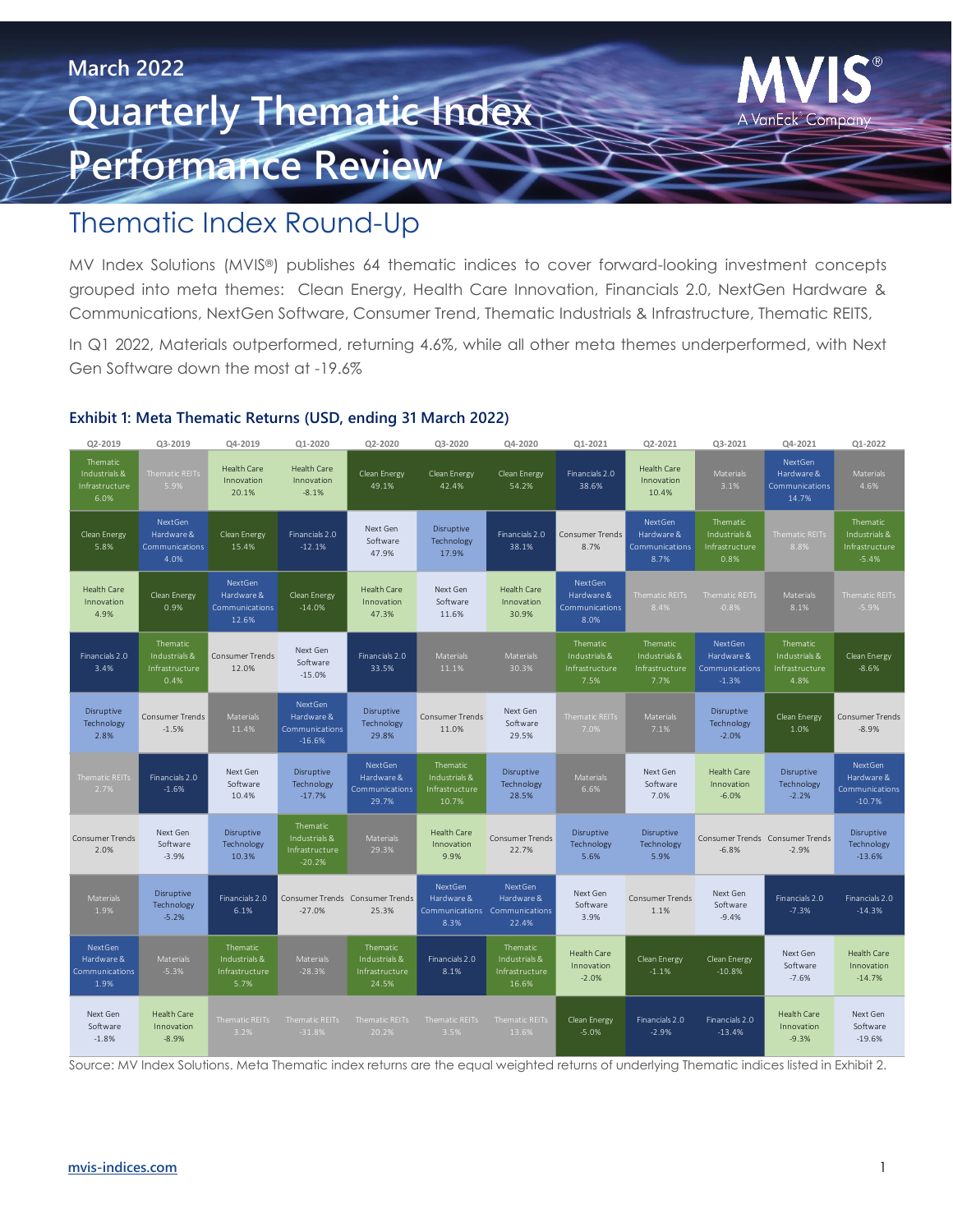### **Exhibit 2: Thematic Index Returns (USD, ending 31 March 2022)**

|                                                                                                                |                                                                                |                                              | Quarterly Returns (USD)                                             | Last3 Years (USD)                           |  |  |
|----------------------------------------------------------------------------------------------------------------|--------------------------------------------------------------------------------|----------------------------------------------|---------------------------------------------------------------------|---------------------------------------------|--|--|
| Index Ticker<br><b>Index Name</b>                                                                              | Meta Theme                                                                     | Launch Date Base Date                        | $Q1 -$<br>$Q4-$<br>$Q3-$<br>$Q2 -$<br>2021<br>2021<br>2022<br>2021  | Ann<br>Ann<br>Draw-<br>Ret<br>Down<br>Stdev |  |  |
| BWINDNTR * BlueStar Wind Energy Industry                                                                       | Clean Energy                                                                   | 03/23/21<br>12/31/14                         | $-2.2%$<br>0.9%<br>$-5.79$<br>$-1.7%$                               | 22.5% 23.1% -12.3%                          |  |  |
| <b>BSOLRNTR</b><br>BlueStar Solar Energy Industry<br>*                                                         | <b>Clean Energy</b>                                                            | 03/09/20<br>12/31/14                         | $-3.79$<br>$-4.3%$<br>$-4.1%$<br>$-7.5%$                            | 56.2% 41.6% -28.5%                          |  |  |
| <b>MVHTWOTR</b><br>MVIS Global Hydrogen Economy ESG                                                            | Clean Energy                                                                   | 12/22/20<br>12/15/20                         | 1.8% -17.4%<br>$-5.9%$<br>$-6.3%$                                   |                                             |  |  |
| <b>MVSMOGTR</b><br>MVIS Global Low Carbon Energy                                                               | Clean Energy                                                                   | 02/23/21<br>12/31/15                         | 3.8%<br>$-9.0%$<br>7.6%<br>$-6.7%$                                  | 33.7% 30.3% -17.2%                          |  |  |
| <b>BGTQNTR</b><br>BlueStar Global GreenTech                                                                    | Clean Energy                                                                   | 07/06/20<br>12/30/16                         | $-9.5%$<br>5.3%<br>$-5.3%$<br>3.69                                  | 30.4% 27.2% -17.9%                          |  |  |
| <b>BHDROTR</b><br>BlueStar Hydrogen and NextGen Fuel Cell                                                      | Clean Energy                                                                   | 03/09/21<br>06/30/20                         | $-2.6\% -19.1\% -10.1\%$<br>$-11.7%$                                |                                             |  |  |
| <b>BEVNTR</b><br>* BlueStar Electric Vehicle Industry                                                          | <b>Clean Energy</b>                                                            | 01/19/21<br>12/29/17                         | $-17.7%$<br>1.2% -20.6% 10.3%                                       | 45.8% 60.2% -21.5%                          |  |  |
| <b>BCRUZTR</b><br>BlueStar Hotels, Airlines, and Cruises                                                       | <b>Consumer Trends</b>                                                         | 06/01/21<br>12/31/17                         | $-5.8%$<br>$-0.6%$<br>$-5.19$<br>2.5%                               | -2.2% 38.9% -36.0%                          |  |  |
| <b>BATORNTR</b><br>BlueStar Asia Travel and Vacation                                                           | Consumer Trends                                                                | 06/24/21<br>12/31/15                         | $-9.2%$<br>$-5.79$<br>$-0.1%$<br>$-1.3%$                            | -5.5% 27.0% -21.2%                          |  |  |
| <b>BETORNTR</b><br>BlueStar Europe Travel and Vacation                                                         | <b>Consumer Trends</b>                                                         | 05/12/21<br>12/31/15                         | $-1.0%$<br>$-8.0%$<br>1.9%<br>$-5.7%$                               | -8.3% 43.3% -36.3%                          |  |  |
| <b>BTOURNTR</b><br>BlueStar Travel and Vacation                                                                | <b>Consumer Trends</b>                                                         | 05/13/19<br>12/31/15                         | $-1.4%$<br>$-2.8%$<br>$-2.5%$<br>$-4.29$                            | 3.5% 39.5% -38.3%                           |  |  |
| <b>MVCIRCTR</b><br>MVIS Global Circular Economy ESG                                                            | <b>Consumer Trends</b>                                                         | 03/16/22<br>12/31/20                         | 2.2%<br>7.69<br>$-5.2%$<br>5.6%                                     |                                             |  |  |
| <b>MVBJKTR</b><br><b>MVIS Global Gaming</b>                                                                    | Consumer Trends                                                                | 05/08/12<br>12/29/06                         | $-8.5%$<br>$-0.39$<br>$-9.3%$<br>$-7.6%$                            | 4.9% 33.3% -28.5%                           |  |  |
| <b>MVNACBTR</b><br>MVIS North America Cannabis Industry                                                        | <b>Consumer Trends</b>                                                         | 03/16/22<br>12/31/20                         | $-10.7\% - 20.3\% - 20.9\%$<br>$-7.7%$                              |                                             |  |  |
| <b>MVESPOTR</b><br>MVIS Global Video Gaming & eSports                                                          | Consumer Trends                                                                | 07/16/18<br>12/31/14                         | 7.1%<br>$-11.6%$<br>5.3% -10.1%                                     | 25.0% 17.9%<br>$-6.9%$                      |  |  |
| <b>BEGAMNTR</b><br><b>BlueStar E-Games</b>                                                                     | Consumer Trends                                                                | 10/05/18<br>12/29/14                         | 5.09<br>$-12.2%$<br>1.9% -10.3%                                     | 14.8% 17.6%<br>$-7.0%$                      |  |  |
| <b>MVFOFTR</b><br>MVIS Global Future of Food ESG                                                               | Consumer Trends                                                                | 09/09/21<br>12/31/19                         | 5.0%<br>$-13.3%$<br>$-8.5\% -11.3\%$                                |                                             |  |  |
| <b>BECOMNTR</b><br>BlueStar E-Commerce US Leaders                                                              | Consumer Trends                                                                | 09/11/18<br>12/28/12                         | $-16.0%$<br>$-8.9%$<br>$-3.3%$<br>8.3%                              | 12.7% 24.2% -12.4%                          |  |  |
| <b>BAUTNTR</b><br>* BlueStar Autonomous Driving                                                                | <b>Consumer Trends</b><br><b>Consumer Trends</b>                               | 05/10/18<br>12/28/12                         | 8.3% -5.1%<br>5.9%<br>$-17.9%$                                      | 15.4% 28.4% -21.6%                          |  |  |
| <b>BCCONNTR</b><br>BlueStar China Mainland Consumer 50<br><b>MVDINDTR</b><br>MVIS Digital India                | Disruptive Technology                                                          | 06/24/21<br>12/31/15<br>12/28/21<br>12/31/15 | 4.0%<br>$-19.1%$<br>4.9% -11.2%<br>$-9.5%$<br>7.0% 24.3%<br>10.9%   | 13.2% 24.8% -14.8%<br>28.3% 29.6% -12.7%    |  |  |
| <b>BGTHTR</b><br>BlueStar Israel Global Technology                                                             | Disruptive Technology                                                          | 01/31/14<br>12/31/03                         | 7.49<br>$-4.3%$<br>$-5.4%$<br>-11.4%                                | 15.8% 23.9% -13.9%                          |  |  |
| <b>BGTNATR</b><br>BlueStar Israel Global Technology North America                                              | Disruptive Technology                                                          | 04/19/21<br>12/17/20                         | $-6.2\%$ 11.0%<br>$-11.7%$<br>$-5.5%$                               |                                             |  |  |
| <b>B3DPNTR</b><br>* BlueStar 3D Printing                                                                       | Disruptive Technology                                                          | 12/29/17<br>05/12/21                         | $-3.39$<br>$-16.5%$<br>$-6.1\% -10.2\%$                             | 11.3% 39.8% -14.5%                          |  |  |
| <b>BSEAQNTR</b><br>* BlueStar Asia Technology                                                                  | <b>Disruptive Technology</b>                                                   | 08/13/18<br>06/29/13                         | $-2.0\% -12.6\%$<br>3.49<br>$-18.9%$                                | 13.1% 24.1% -12.7%                          |  |  |
| <b>BEBKRNTR</b><br>BlueStar E-Brokers and Digital Capital Markets                                              | Financials 2.0                                                                 | 03/31/21<br>12/29/17                         | $-3.2%$<br>$-12.5%$<br>$-0.2\% -16.6\%$                             | 28.3% 29.6% -12.7%                          |  |  |
| <b>BBIDSTR</b><br>BlueStar Global E-Brokers and Digital Capital Mark                                           | Financials 2.0                                                                 | 08/23/21<br>12/31/19                         | $-13.0%$<br>$-2.6\% -15.8\%$<br>2.3%                                |                                             |  |  |
| <b>BUBIDTR</b><br>BlueStar US Listed E-Brokers and Digital Capital Ma                                          | Financials 2.0                                                                 | 11/10/21                                     | 12/31/19 - 13.1% - 11.2% - 19.9%<br>3.8%                            | 7.4% 27.6% -22.5%                           |  |  |
| <b>BFNQNTR</b><br>* BlueStar Fintech                                                                           | Financials 2.0                                                                 | 11/07/17<br>06/29/12                         | $-13.5%$<br>$-9.8%$<br>$-2.5%$<br>5.4%                              | 7.4% 27.6% -22.5%                           |  |  |
| <b>MVDAPPTR</b><br>MVIS Global Digital Assets Equity                                                           | Financials 2.0                                                                 | 03/08/21<br>02/26/21                         | $-19.2\% -12.9\% -12.2\%$<br>$-23.19$                               |                                             |  |  |
| <b>MVBIONTR</b><br>MVIS Global Bionic Healthcare ESG                                                           | Health Care Innovation                                                         | 02/09/22<br>12/31/20                         | $-4.2%$<br>$-3.3\% -1.3\%$ 16.5%                                    |                                             |  |  |
| <b>BEHCNTR</b><br>* BlueStar E-Healthcare                                                                      | Health Care Innovation                                                         | 01/22/21<br>12/31/15                         | 2.79<br>$-13.8%$<br>$-8.3\% -10.1\%$                                | 21.6% 23.7% -13.3%                          |  |  |
| <b>MVFHCTR</b><br>MVIS Global Future Healthcare ESG                                                            | Health Care Innovation                                                         | 12/06/21<br>12/31/20                         | $-9.6\% -1.0\%$ 16.6%<br>$-14.3%$                                   | 19.7% 18.4% -13.4%                          |  |  |
| <b>BDNANTR</b><br>* BlueStar Genomic Health Care                                                               | Health Care Innovation                                                         | 05/22/20<br>12/31/15                         | $-26.4\% -16.2\% -11.5\%$<br>5.99                                   | 2.2% 33.2% -21.9%                           |  |  |
| <b>MVGDXJTR</b><br>MVIS Global Junior Gold Miners                                                              | Materials                                                                      | 08/31/09<br>12/31/03                         | 12.4% 11.5% -17.7%<br>4.3%                                          | 16.1% 43.1% -22.4%                          |  |  |
| <b>BMOONTR</b><br>BlueStar Agribusiness 50                                                                     | Materials                                                                      | 05/03/21<br>12/31/15                         | 0.7%<br>1.99<br>9.9%<br>6.2%                                        | 19.7% 18.4% -13.4%                          |  |  |
| <b>MVMOOTR</b><br>MVIS Global Agribusiness                                                                     | Materials<br>Materials                                                         | 07/18/12<br>12/29/06                         | 0.4%<br>4.2%<br>9.7%<br>5.8%                                        | 20.5% 18.7% -14.1%                          |  |  |
| <b>MVREMXTR</b><br>MVIS Global Rare Earth/Strategic Metals<br><b>MVGMETTR</b><br>MVIS Global Clean-Tech Metals | Materials                                                                      | 10/13/10<br>12/28/07<br>11/02/21<br>12/31/15 | 7.0% 12.8% 23.2%<br>15.0%<br>9.5%<br>0.4%<br>6.69<br>6.5%           | 40.1% 39.6% -15.6%<br>16.1% 43.1% -22.4%    |  |  |
| <b>BACOMNTR</b><br>BlueStar Asia-Pacific Commodities                                                           | Materials                                                                      | 06/24/21<br>12/31/15                         | 4.8%<br>3.0% 11.4% 10.5%                                            | 17.6% 22.9% -12.6%                          |  |  |
| <b>MVDAMTR</b><br>MVIS Global Digital Assets Mining                                                            | Materials                                                                      | 12/28/21<br>12/17/21                         | $-18.1%$                                                            | 21.6% 23.7% -13.3%                          |  |  |
| <b>BAINTR</b><br>* BlueStar Artificial Intelligence                                                            | Next Gen Software                                                              | 03/26/18<br>12/31/12                         | $-0.8%$<br>$-12.7%$<br>$-0.1\%$ 10.8%                               | 20.4% 23.4% -12.9%                          |  |  |
| <b>BDATATR</b><br>BlueStar Big Data & Analytics                                                                | Next Gen Software                                                              | 03/09/21                                     | 12/31/15 -18.2% -9.3%<br>1.8% 11.8%                                 | 17.1% 34.6% -15.3%                          |  |  |
| BCHNQNTR * BlueStar China Internet Software                                                                    | Next Gen Software                                                              | 08/13/18                                     | 06/29/13 -23.6% -17.8% -29.5%<br>$-0.6%$                            | 32.0% -21.7%<br>$-6.2%$                     |  |  |
| * BlueStar Digital Advertising<br>BADTQNTR                                                                     | Next Gen Software                                                              | 12/28/21<br>12/30/16 -23.9%                  | $-2.8%$<br>$-9.7%$<br>6.2%                                          | 17.0% 19.5% -12.8%                          |  |  |
| BlueStar US Machine Learning and Quantum Compu<br><b>BUQFCNTR</b>                                              | NextGen Hardware & Communications                                              | 03/08/21<br>12/18/15                         | $-8.9\%$ 14.8%<br>$-0.2%$<br>7.5%                                   | 32.6% 22.3% -13.0%                          |  |  |
| <b>BQTUMTR</b><br>BlueStar Machine Learning and Quantum Computir                                               | NextGen Hardware & Communications                                              | 06/07/18<br>12/18/15                         | $-9.1\%$ 11.6%<br>1.0%<br>6.7%                                      | 30.2% 21.3% -13.1%                          |  |  |
| <b>BIINFNTR</b><br>* BlueStar Internet Infrastructure                                                          | NextGen Hardware & Communications                                              | 12/28/21<br>12/31/15 - 10.3%                 | 5.3%<br>2.5% 13.9%                                                  | 30.2% 21.3% -13.1%                          |  |  |
| <b>BGFGNTR</b><br>* BlueStar Global 5G Connectivity                                                            | NextGen Hardware & Communications                                              | 07/26/19                                     | 12/15/15 -11.8% 14.0%<br>$-4.2%$<br>7.8%                            | 15.8% 20.4% -11.4%                          |  |  |
| <b>MVSMCTR</b><br>MVIS US Listed Semiconductor 10% Capped ESG                                                  | NextGen Hardware & Communications                                              | 08/13/20<br>12/31/11                         | $-12.3\%$ 20.3%<br>$-1.6%$<br>8.7%                                  | 38.3% 23.9% -16.1%                          |  |  |
| <b>MVSMHTR</b><br>MVIS US Listed Semiconductor 25                                                              | NextGen Hardware & Communications                                              | 08/12/11                                     | 09/29/00 -12.7% 21.2%<br>$-2.2%$<br>7.7%                            | 37.6% 24.4% -15.5%                          |  |  |
| <b>BILINTR</b><br>* BlueStar Israel Infrastructure                                                             | Thematic Industrials & Infrastructure                                          | 03/25/22<br>12/31/17                         | 6.7% 13.9%<br>$-1.4%$<br>7.19                                       | 26.2% 17.7% -17.4%                          |  |  |
| <b>BTOTNTR</b><br>* BlueStar Total Security                                                                    | Thematic Industrials & Infrastructure                                          | 07/08/19<br>12/31/15                         | $-0.9%$<br>0.6%<br>7.39<br>2.8%                                     | 16.2% 20.9% -14.2%                          |  |  |
| <b>MVSPCTR</b><br>MVIS Global Space Industry ESG                                                               | Thematic Industrials & Infrastructure                                          | 08/31/21<br>12/31/19                         | 1.3%<br>$-9.9%$<br>$-1.2%$<br>9.2%                                  |                                             |  |  |
| * BlueStar Global Logistics Benchmark<br><b>BLOGTNTR</b>                                                       | Thematic Industrials & Infrastructure                                          | 10/23/20<br>12/29/06 -10.5%                  | 7.3%<br>3.9%<br>8.1%                                                | 18.2% 15.0%<br>$-8.4%$                      |  |  |
| * BlueStar Global Logistics<br><b>BLOGRNTR</b>                                                                 | Thematic Industrials & Infrastructure                                          | 10/23/20<br>12/29/06 -11.0%                  | 7.9%<br>3.7%<br>7.2%                                                | 20.0% 15.4% -8.5%                           |  |  |
| * BlueStar E-Commerce, Payments, and Logistics<br><b>BECLGNTR</b>                                              | Thematic Industrials & Infrastructure<br>Thematic Industrials & Infrastructure | 03/01/21<br>12/29/06 -12.9%                  | 5.6%<br>0.3%<br>7.7%                                                | 22.9% 19.7% -10.1%                          |  |  |
| <b>BRBTNTR</b><br>* BlueStar Robotics<br><b>BUORTTR</b><br>BlueStar Top 10 US Office REITs                     | Thematic REITs                                                                 | 01/29/18<br>06/29/12<br>08/24/21<br>12/31/15 | 7.9%<br>1.0%<br>$-14.1%$<br>7.4%<br>5.5%<br>5.8%<br>$-3.3%$<br>8.1% | 17.9% 23.2% -15.1%<br>2.2% 25.9% -21.8%     |  |  |
| <b>MVMORTTR</b><br>MVIS US Mortgage REITs                                                                      | Thematic REITs                                                                 | 08/04/11<br>12/30/04                         | $-1.9%$<br>$-3.2%$<br>$-5.3%$<br>6.0%                               | -4.5% 39.7% -56.2%                          |  |  |
| <b>MVMVATR</b><br>MVIS Australia A-REITs (AUD)                                                                 | Thematic REITs                                                                 | 12/21/12<br>12/29/06                         | $-5.5%$<br>7.4%<br>4.6%<br>8.7%                                     | 3.7% 27.4% -35.6%                           |  |  |
| <b>BDLRTNTR</b><br>BlueStar Data Center and Logistics Real Estate                                              | Thematic REITs                                                                 | 08/05/19<br>12/31/13                         | $-9.3\%$ 15.7%<br>$-1.4\%$ 11.4%                                    | 21.3% 15.6% -10.2%                          |  |  |
| * BlueStar Top 10 US Residential Real Estate<br><b>BURRTNTR</b>                                                | <b>Thematic REITs</b>                                                          | 01/28/22<br>12/31/15                         | $-15.0\%$ 16.8%<br>$-0.5%$<br>7.69                                  | 11.7% 25.2% -28.0%                          |  |  |

Source: MV Index Solutions. Total Return Indices, \*Net Total Return Indices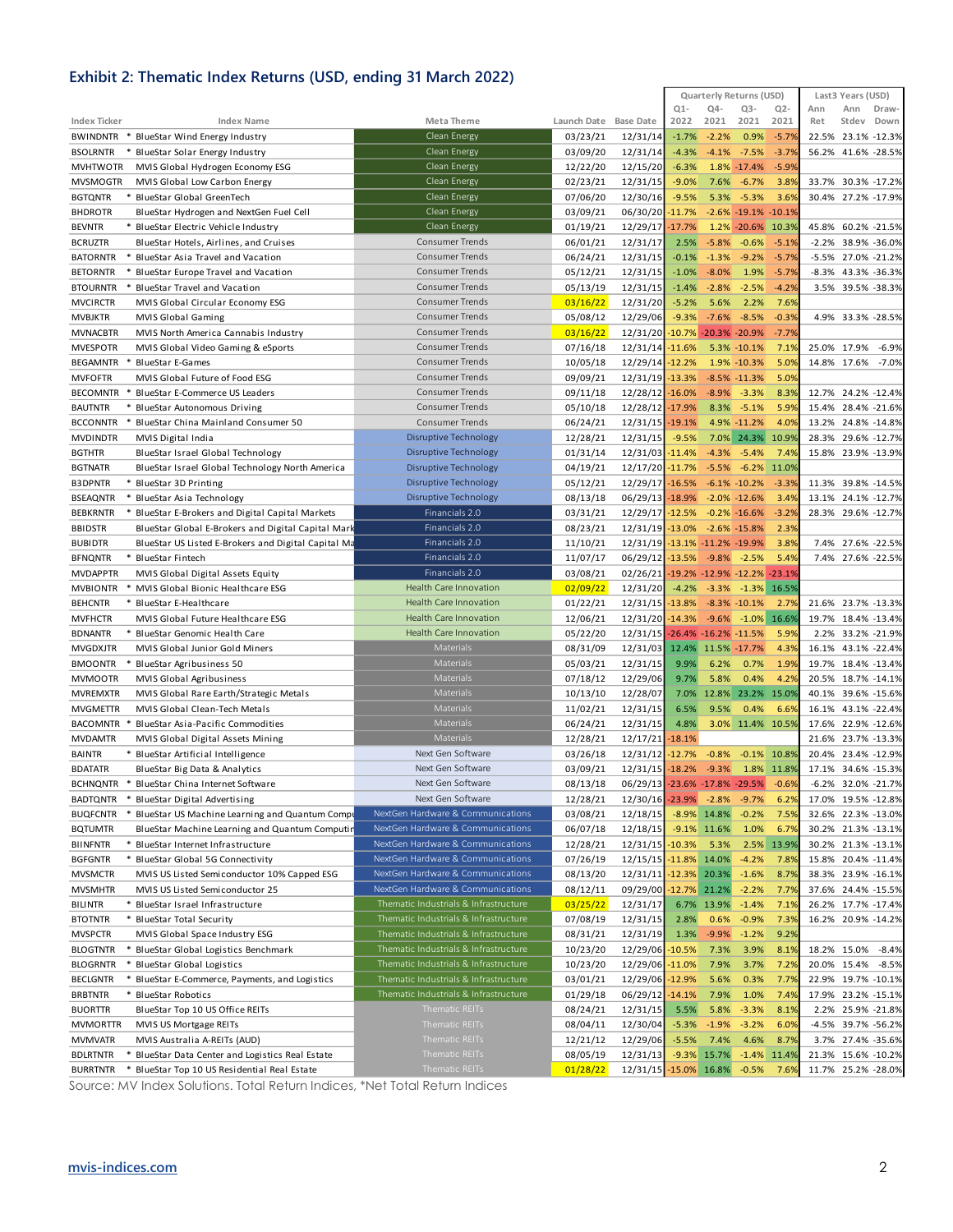## New Index Launches

MVIS launched 6 new Thematic indices for the quarter.

| <b>BILINNTR</b>  | <b>BlueStar Israel</b><br>Infrastructure                                            | Thematic<br>Industrials &<br>Infrastructure | The Index tracks the performance of Israeli companies involved in the Israeli<br>infrastructure industry. This is a modified market cap-weighted index, and only<br>includes companies that generate at least 33% of their revenue from within<br>Israel and at least 50% of their revenue from various infrastructure-related<br>segments.                                                                                                                                                                                      |
|------------------|-------------------------------------------------------------------------------------|---------------------------------------------|----------------------------------------------------------------------------------------------------------------------------------------------------------------------------------------------------------------------------------------------------------------------------------------------------------------------------------------------------------------------------------------------------------------------------------------------------------------------------------------------------------------------------------|
| <b>MVNACBTR</b>  | <b>MVIS North</b><br>America<br>Cannabis<br>Industry                                | Consumer<br>Trends                          | The Index tracks the performance of the largest and most liquid companies in<br>the cannabis industry located in North America, and only includes companies<br>that generate at least 50% of their revenue from cannabis related activities,<br>such as cannabis farming and related equipment, cannabis-related products<br>and accessories, cannabis distribution and retailing/dispensaries, real estate -<br>including REITs - used for cannabis farming, as well as cannabis-based medical<br>products and pharmaceuticals. |
| <b>BURRTNTR</b>  | <b>BlueStar Top 10</b><br><b>US Residential</b><br><b>Real Estate</b>               | Thematic REIT:                              | The index tracks the performance of the 10 largest and most liquid US<br>exchange-listed residential real estate companies. This is an equally weighted<br>index, and only includes companies that are incorporated in the United States,<br>listed on a US exchange and denominated in USD, and generate at least 50%<br>of its revenue or real estate asset value from residential real estate located in<br>the US.                                                                                                           |
| <b>BVGOGNTR</b>  | <b>BlueStar Global</b><br>Online<br>Gamblina.<br><b>Video Gaming</b><br>and eSports | Consumer<br>Trends                          | The index tracks the performance of the largest and most liquid companies<br>involved in the online gambling, video gaming and eSports industries. and only<br>includes companies that generate at least 50% of their revenue from online<br>gambling, video gaming and/or eSports.                                                                                                                                                                                                                                              |
| <b>MVBIONNTR</b> | <b>MVIS Global</b><br><b>Bionic</b><br><b>Healthcare ESG</b>                        | <b>Health Care</b><br>Innovation            | The index tracks the performance of the largest and most liquid companies in<br>medical/dental or vision-related implants, bioprinting, or prosthesis.                                                                                                                                                                                                                                                                                                                                                                           |
| <b>MVCIRCTR</b>  | <b>MVIS Global</b><br>Circular<br><b>Economy ESG</b>                                | Consumer<br>Trends                          | This index tracks the performance of companies contributing to the circular<br>economy. This includes water purification and treatment products/services,<br>waste-to-energy and biofuels, waste management services that include<br>recycling services, metal recycling services.                                                                                                                                                                                                                                               |

# Licensed Product News

As of Q1 2022, total thematic products licensed stands at \$24bn USD. We are excited to welcome our newest licensed products in Q1 2022.

| <b>INDEX TKR</b> | <b>PRODUCT TKR</b> | <b>PRODUCT NAME</b>                              | <b>DATE LISTED</b> |
|------------------|--------------------|--------------------------------------------------|--------------------|
| <b>MVDINDTR</b>  | <b>DGIN US</b>     | VanEck Digital India ETF                         | 02/17/22           |
| <b>MVDAMTR</b>   | <b>DAM US</b>      | Van Eck Digital Assets Mining ETF                | 2/9/2022           |
| <b>BFIVGNTR</b>  | 5GTK11 BZ          | Investo ETF Bluestar 5G Communications           | 02/03/22           |
| <b>MVREMX</b>    | 415920 KS          | Hanwha Arirang Rare Earth and Metal ETF          | 01/14/22           |
| <b>BHDRONTR</b>  | 419650 KS          | Hanwha Arirang Hydrogen Nextgen Fuel Cell MV ETF | 02/15/22           |
| <b>MVOIHTRG</b>  | <b>ONGUS</b>       | Direxion Daily Oil Services Bull 2x              | 01/20/22           |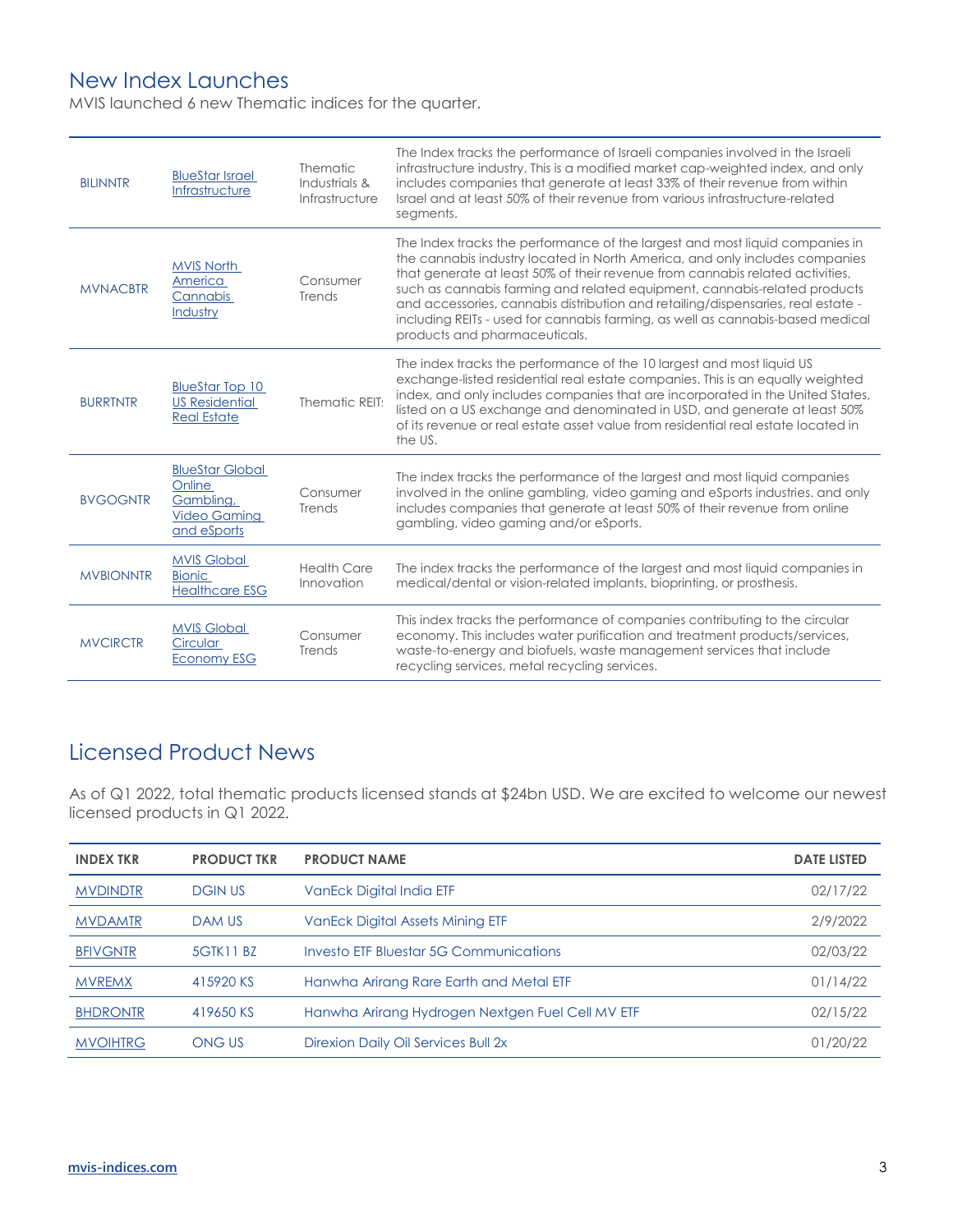

### Thematic Spotlight

2022 started the year, with a falling and volatile stock market driven by war in Ukraine and rising inflation concerns in the United States. Inflation hit an all-time high of 7.9% in the US triggered by severe supply chain issues combined with high liquidity created by generous pandemic bail outs. The Fed, hoping to contain inflation and its fallout, announced a series of quarter point raises in interest rates over the quarter. Russia invaded Ukraine in February, and expectations of a quick Russian victory were immediately dashed by a determined Ukrainian defense and a coordinated, worldwide condemnation of Russia. This is easily the worst attack on European soil since World War II. Global events of this magnitude have kept the markets unsettled, choppy and on an overall downward trend. Energy prices spiked to an all-time high of \$150 per barrel, a reversal from historic negative rates just two years ago.

Fears of inflation and global political turmoil invariablly provide a boost to Gold which is often viewed as a safe haven. The [MVIS Junior Gold Miners Index \(MVGDXJ\)](https://www.mvis-indices.com/indices/hard-asset/mvis-global-junior-gold-miners?utm_source=mvis&utm_medium=web&utm_campaign=thematicquarterly) returned 12% this quarter with gold, a store of value with limited supply, proving to be a natural save haven. The index consists of smaller sized gold miners like Evolution Mining from Australia and Yamana Gold from the US. Similarly, other diversified Material thematic indices such as the [MVIS Global Rare Earth/Strategic Materials Index](https://www.mvis-indices.com/indices/hard-asset/mvis-global-rare-earth-strategic-metals?utm_source=mvis&utm_medium=web&utm_campaign=thematicquarterly) (MVREMX) and the MVIS Clean-tech [Metals Index\(MVGMET\)](https://www.mvis-indices.com/indices/hard-asset/mvis-global-clean-tech-metals?utm_source=mvis&utm_medium=web&utm_campaign=thematicquarterly) were also up 7% and 6.5% over the quarter. MVREMX and MVGMET also embed higher prices from the supply shock around many metals with Russia as a major exporter of aluminum, steel, palladium and nickel. These indices provide a more diversified approach to rare metals and global companies involved in rare earth element mining, refining, and recycling.

#### **Exhibit 3: Materials Meta Theme**

|                 |                                              |                  |             |                             | Quarterly Returns (USD) |      |                        |       |  |
|-----------------|----------------------------------------------|------------------|-------------|-----------------------------|-------------------------|------|------------------------|-------|--|
|                 |                                              |                  |             |                             | $Q1-$                   | Q4-  | $Q3-$                  | $Q2-$ |  |
| Index Ticker    | Index Name                                   | Meta Theme       | Launch Date | <b>Base Date</b>            | 2022                    | 2021 | 2021                   | 2021  |  |
| <b>MVGDXJTR</b> | MVIS Global Junior Gold Miners               | <b>Materials</b> | 08/31/09    | 12/31/03 12.4% 11.5% -17.7% |                         |      |                        | 4.3%  |  |
| <b>BMOONTR</b>  | BlueStar Agribusiness 50                     | <b>Materials</b> | 05/03/21    | 12/31/15                    | 9.9%                    | 6.2% | 0.7%                   | 1.9%  |  |
| <b>MVMOOTR</b>  | MVIS Global Agribusiness                     | <b>Materials</b> | 07/18/12    | 12/29/06                    | 9.7%                    | 5.8% | 0.4%                   | 4.2%  |  |
| <b>MVREMXTR</b> | MVIS Global Rare Earth/Strategic Metals      | <b>Materials</b> | 10/13/10    | 12/28/07                    |                         |      | 7.0% 12.8% 23.2% 15.0% |       |  |
| <b>MVGMETTR</b> | MVIS Global Clean-Tech Metals                | <b>Materials</b> | 11/02/21    | 12/31/15                    | 6.5%                    | 9.5% | 0.4%                   | 6.6%  |  |
|                 | BACOMNTR * BlueStar Asia-Pacific Commodities | <b>Materials</b> | 06/24/21    | 12/31/15                    | 4.8%                    |      | 3.0% 11.4% 10.5%       |       |  |
| <b>MVDAMTR</b>  | MVIS Global Digital Assets Mining            | <b>Materials</b> | 12/28/21    | $12/17/21 - 18.1%$          |                         |      |                        |       |  |

Source: MV Index Solutions. Total Return Indices, \*Net Total Return Indices (as of 03/31/2022)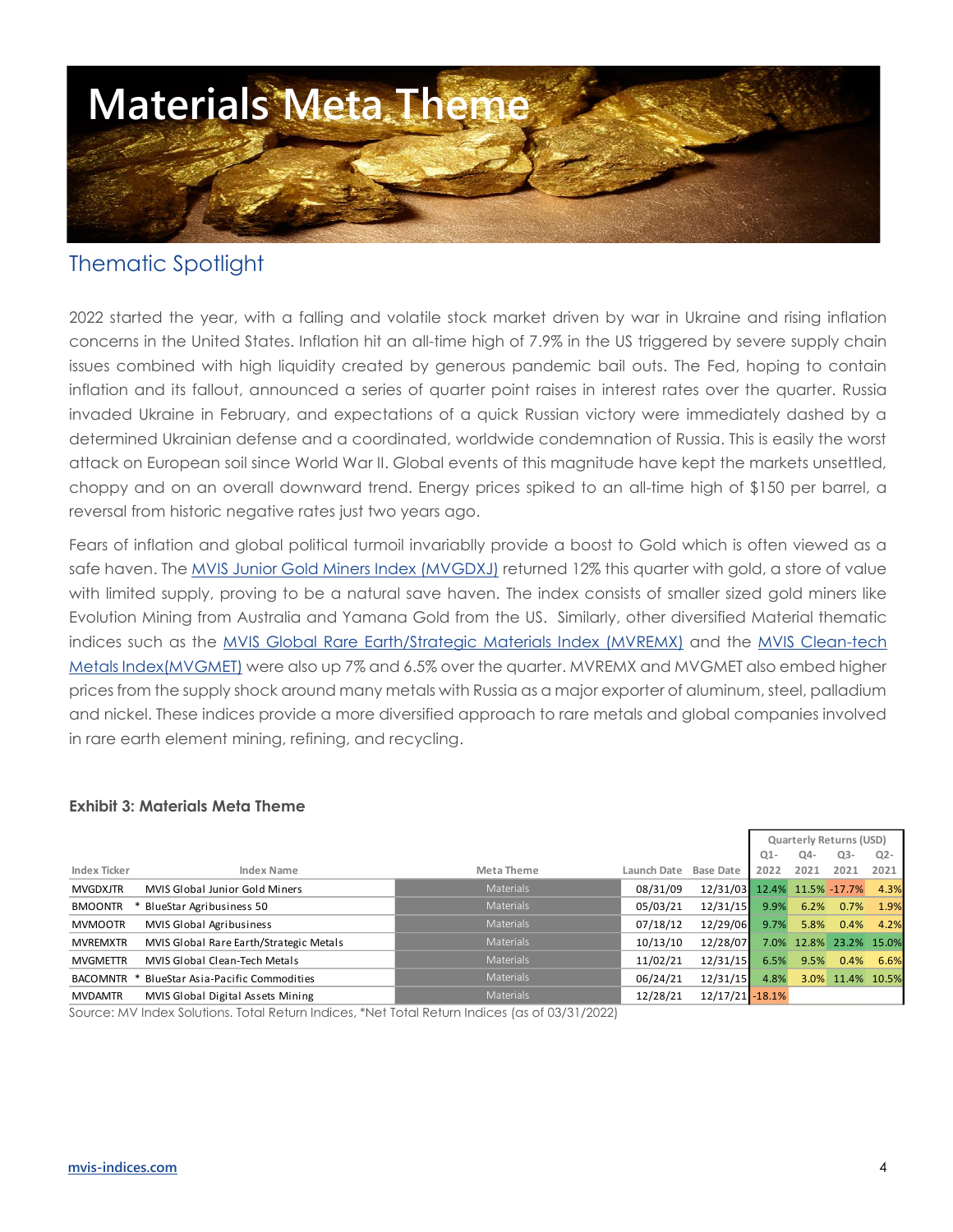**To learn more about MVIS's extended family of innovative indices, please visit** [www.mvis-indices.com](http://www.mvis-indices.com/) **and [sign up](https://www.mvis-indices.com/register) to join the conversation.**